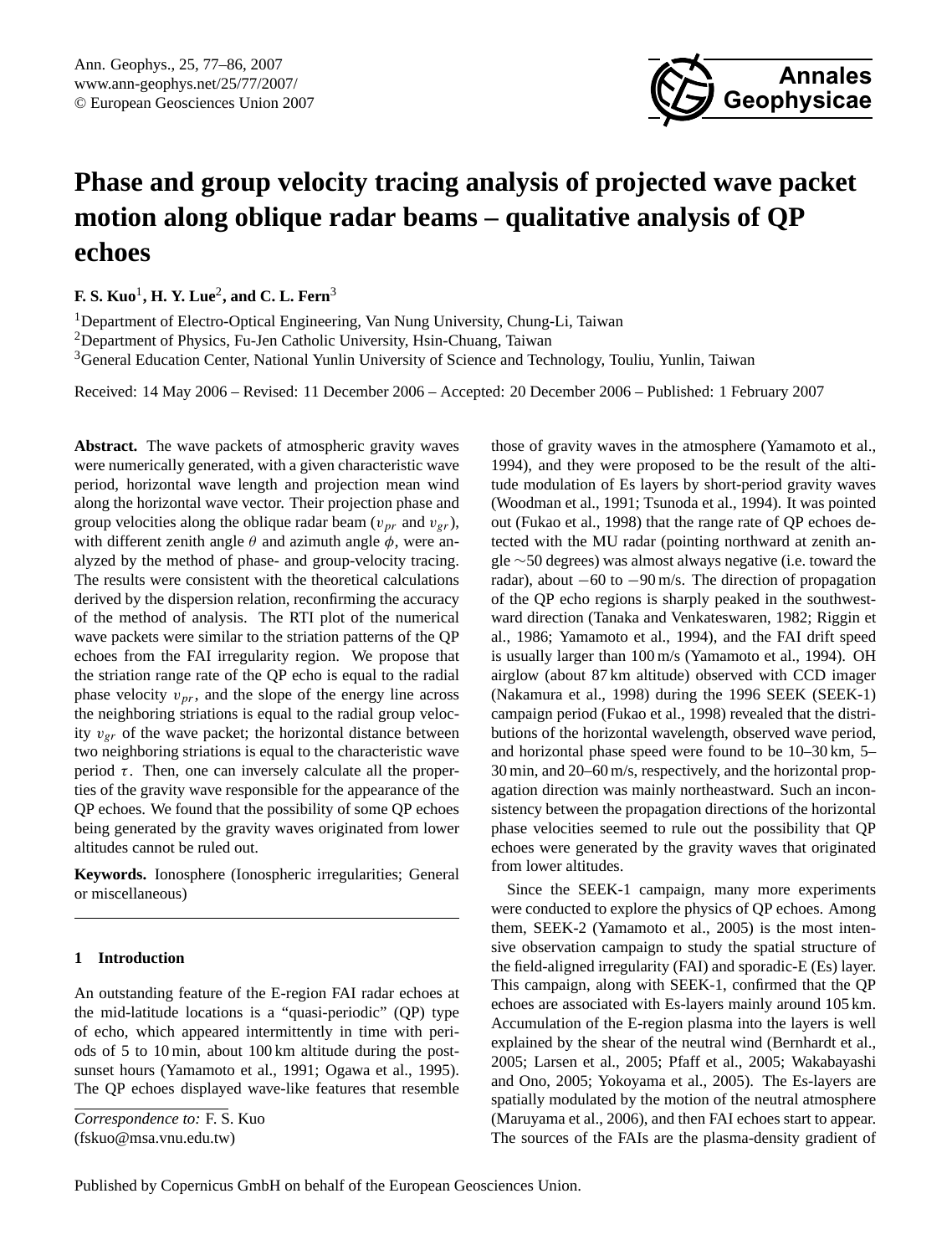the Es-layers and the polarization electric field induced by the neutral wind and the spatial inhomogeneity of the Eslayers. The source of the QP echoes in the main Es-layers can be a gravity wave or Kelvin-Helmholtz (K-H) instability in the neutral atmosphere (Larsen, 2000). Another possible source is the azimuth-dependent E-region instability, which predicts a southwestward propagation of the QP echo region with phase front aligned from northwest to southeast (Cosgrove and Tsunoda, 2002, 2003). However, by simultaneous observations of the atmospheric gravity waves (AGWs) in OI and OH airglow images and the VHF radar backscatter from field-aligned irregularities (FAI) during the SEEK-2 campaign, Onoma et al. (2005) found that AGWs tended to propagate southeastward during FAI events. This result suggests that the interaction between AGW and E-region plasma plays an important role in generating FAI. Ogawa et al. (2005) compared the data of the QP echoes (as the height of QP echoes was low) and the air glow at the same altitude, and found a positive correlation between the height variation of FAI echoes and airglow intensity. Also, Saito et al. (2005) conducted simultaneous observations of FAIs and neutral wind with interferometry measurements, and found that QP echoes propagated northwestward when the rockets were launched. Hysell et al. (2004) reported results from simultaneous observations with Arecibo IS radar and a 30- MHz imaging radar. They used the imaging radar technique and found that the southwest-propagating structures elongated from northwest to southeast, which is a favorable alignment for the azimuth-dependent instability process. In their paper, they suggested the KH instability as the source of the QP structure but reached no clear conclusion. All these results indicate that there may be more than one mechanism responsible for the QP echo generation, and AGW is one of them to be investigated.

It should be helpful to study the properties of propagation of AGWs along the radar beam and compare them to those of QP echoes. None of the existing theories on QP echoes has ever taken the group velocity of gravity wave into consideration. It is well known that (Kuo et al., 2003; Kuo and Röttger, 2005) the vertical phase velocity of an atmospheric gravity wave may be in either the opposite or the same direction as its vertical group velocity, depending on the relation between its horizontal phase velocity  $v_{ph}$  and the projection mean wind velocity  $u_h$ . If  $u_h < v_{ph}$ , the phase and group velocities will have an opposite sense of vertical propagation (called Type 1 wave packet). Otherwise  $(v_{ph} < u_h)$ , they will have the same sense of vertical propagation (called Type 2 wave packet). Here  $u_h$  is the projection wind velocity along the horizontal direction of phase propagation (so,  $v_{ph} \ge 0$  always). Therefore, group velocity is a valuable parameter (in addition to wave period and phase velocity) to characterize the gravity wave. And a method called phase- and groupvelocity tracing was developed (Kuo et al., 1998) to analyze the phase- and group-velocities of any kind of wave propagation.

The technique of velocity tracing was applied to analyze the data observed by SOUSY-Svalbard Radar in October 2000 in the altitude range between 2.4 km and 17.4 km (Kuo et al., 2003), in which hundreds of wave packets with characteristic wave periods in the range 15∼45 min were identified from Range-Time-Intensity (RTI) plots: About 85% of them were Type 1 wave packets, revealing the typical characteristics of the propagation of atmospheric gravity waves in the linear regime; About 15% were Type 2 wave packets. Then, for another set of data taken during the period between 30 March and 24 April in 2000, in the altitude range between 2.85 km and 14.85 km, also using the SOUSY Svalbard Radar, with the simultaneous information on the background wind also available, not only the horizontal wavenumber component of a wave packet along the direction of the background wind velocity was calculated by the dispersion equation, but also the angle between the horizontal wave vector and its background wind velocity was obtained by the polarization equation of gravity wave (Kuo and Röttger, 2005). Again, most of the wave packets (76%) with characteristic wave period of ∼70 min in the Range-Time-Intensity (RTI) plots of velocity were type 1 wave packets, and the rest (24%) were type 2 wave packets. In this study we will assume the striated structure of the QP echoes to be possibly the result of the projection movement of the gravity wave packet along the radial direction of the obliquely pointing radar beam. This assumption is intuitively based on the similarity between the striation structure of QP echoes and the RTI plot of the gravity wave packet motion obtained by numerical simulation. The physics behind this assumption will be discussed in Sect. 2. Based on the information on the projection phase and group velocities along the obliquely pointing radar beam, we shall be able to recover the horizontal and vertical propagation of the gravity wave packet. Such a process of analysis should be able to reduce the uncertainty in studying the generation mechanism of QP echoes.

## **2 Conjecture on QP echoes**

The similarity between the striated structure of the QP echoes and the RTI plot of the gravity wave packet motion obtained by numerical simulation prompted us to assume that the QP echoes is possibly the result of the projection motion of the gravity wave packet along the radar beam. It is known that QP echoes originate from the structured Es layer at altitudes around 100 km (Ogawa et al., 2002). The polarization electric field induced by the neutral wind or external electric field is mapped along the geomagnetic field line, and induces plasma irregularities striated along the geomagnetic field line (Maruyama et al., 2000; Yokoyama et al., 2003, 2004). The radar returns from the QP echo region are most likely the result of gradient drift instability associated with the Es layer.

The linear theory of electro-jet instability (Fejer et al., 1975) yielded the following expression for both the gradient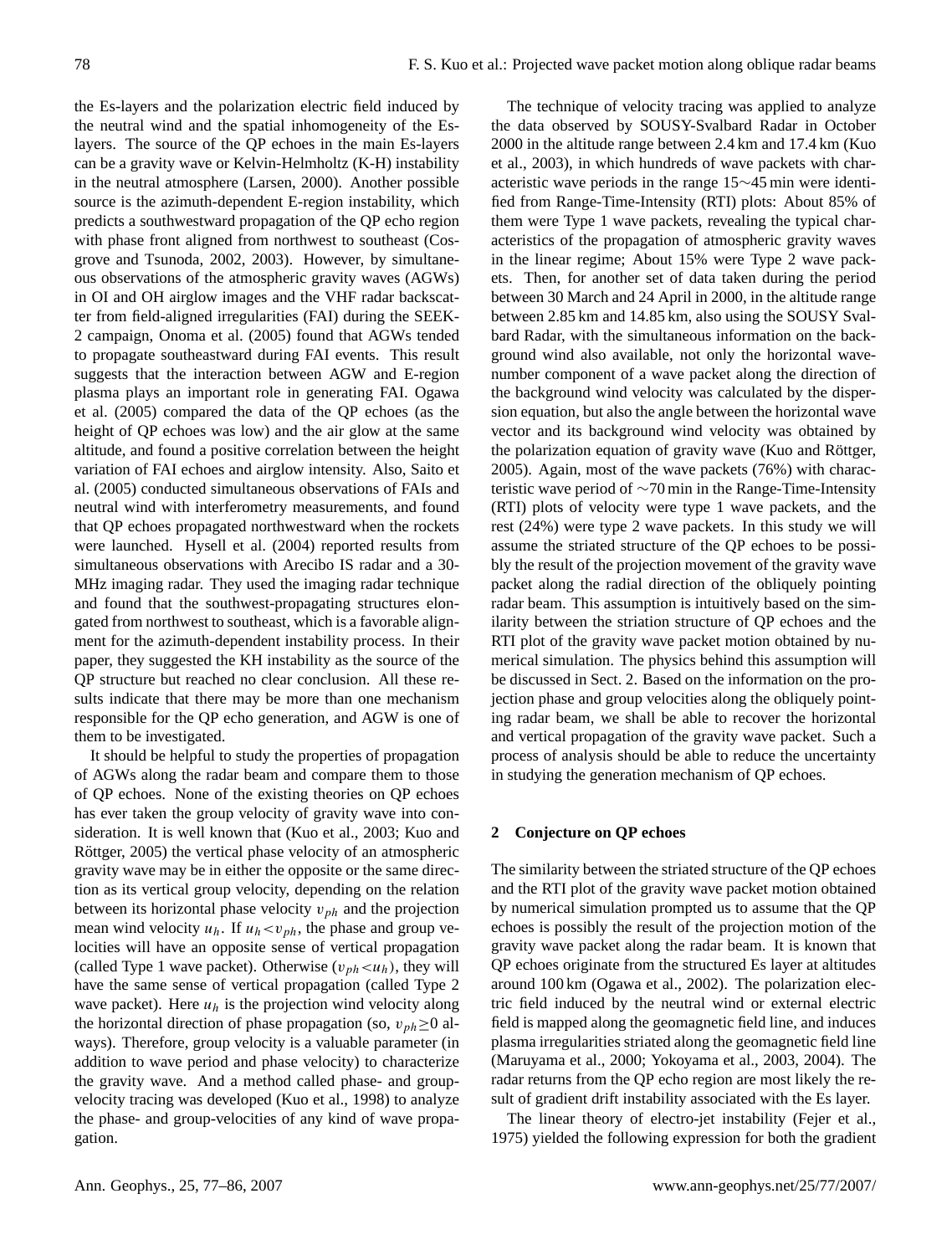drift and two-stream modes:

$$
\omega_r = \mathbf{k} \cdot (\mathbf{V}_e + \Psi \mathbf{V}_i) \big/ (1 + \Psi) \tag{1a}
$$

$$
\gamma = \frac{\Psi}{(1+\Psi)\nu_i} \left\{ \left[ \frac{\boldsymbol{k} \cdot (\boldsymbol{V}_e - \boldsymbol{V}_i)}{1+\Psi} \right]^2 - k^2 C_s^2 \right\}
$$
  
 
$$
+ \frac{\boldsymbol{k} \cdot (\boldsymbol{V}_e - \boldsymbol{V}_i)}{(1+\Psi)^2} \cdot \frac{1}{Lk^2} \cdot \frac{\nu_i k_\perp}{\Omega_i} - 2\alpha n_0
$$
 (1b)

with

$$
\Psi_0 = \frac{\nu_e \nu_i}{\Omega_e \Omega_i} \tag{1c}
$$

$$
\Psi = \Psi_0 \left[ \left( k_\perp^2 \right) k^2 \right) + \left( \Omega_e^2 \left/ v_e^2 \right) \left( k_{11}^2 \left/ k^2 \right) \right] \tag{1d}
$$

under the assumption that the growth rate is much smaller than the wave frequency, i.e.  $\gamma \ll \omega_r$ . In these equations, L is the vertical plasma density gradient scale length,  $\alpha$  is the recombination rate,  $\omega_r$  is the frequency and  $\boldsymbol{k}$  is the wave vector of the gradient drift wave (or two-stream wave),  $k_{11}$  $(k<sub>⊥</sub>)$  is the wave vector component parallel (perpendicular) to the magnetic field,  $\boldsymbol{V}_e (= \boldsymbol{E}_0 \times \boldsymbol{B}_0 / B_0^2)$  is the drift velocity of electrons and  $V_i$  is the zero order velocity of ions,  $v_e$ ,  $v_i$ ,  $\Omega_e$  and  $\Omega_i$  are the electron-neutral collision frequency, ion-neutral collision frequency, electron-gyrofrequency and ion-gyrofrequency, respectively.

As the irregularities associated with QP echoes are most likely generated by the gradient drift instability of the Es layer, we shall consider only the second and third terms in Eq. (1b) by setting  $\Psi = \Psi_0$  (because for FAI,  $k \cong k_{\perp}$ )

$$
\gamma_{GD} = \frac{\mathbf{k} \cdot (V_e - V_i)}{(1 + \Psi_0)^2} \cdot \frac{v_i}{\Omega_i L k} - \frac{\Psi_0 k^2 C_s^2}{(1 + \Psi_0) v_i} \,. \tag{2}
$$

Since  $\Omega_i \ll v_i$  in the region of interest, the zero-order velocity of ions  $V_i$  would be approximately equal to the neutral wind velocity  $U_n$ , i.e.  $V_i \approx U_n$  in Eq. (2). Since the time (spatial) scale of atmospheric gravity waves is much larger than that of gradient drift waves, we may regard the instant neutral wind velocity  $U_n=U_0+\delta u_n$  as the background mean wind velocity encountered by the gradient drift waves, where  $U_0$  is the mean wind velocity encountered by the gravity waves, and  $\delta u_n$  is the fluctuation velocity contributed by the gravity waves. So the growth rate  $\gamma_{GD}$  will be modulated by the gravity wave motion through the factor  $G=k \cdot (V_e-U_0-\delta u_n)$ . To be more explicit, let the first term of the right-hand side of Eq.  $(2)$  be expressed as  $A \cdot G$ . In the case with  $A>0$ ,  $\gamma_{GD}$  will be maximum (minimum) and will result in maximum (minimum) radar echo power, if  $\mathbf{k} \cdot \delta \mathbf{u}_n$  is minimum (maximum). When  $A \le 0$ , the situation is reversed. This explains why the striated structure of the QP echoes might be the result of the projection motion of the wave packet of the atmospheric gravity waves along the radar beam. Since the echo power is directly related to  $\delta u_n$ , and not to the square of  $\delta u_n$ , the horizontal distance between two consecutive striations should be equal to the characteristic wave period of the QP echoes (not half period). We also notice that there will be no gravity wave modulation on the gradient drift instability, if  $\mathbf{k} \cdot \delta \mathbf{u}_n = 0$ .

Due to the energy conservation principle, the amplitude of  $\delta u_n$  is inversely proportional to the square root of the density of the atmosphere. To obtain some idea about the magnitude of  $\delta u_n$  in the QP echo region, let's roughly assume the scale height of the atmosphere to be  $\approx 8$  km. Then the amplitude of  $\delta u_n$  will increase by a factor of 23 (277) as the gravity wave propagates upward from the altitude of 50 km (10 km) to the altitudes of QP echoes around 100 km. Therefore, the amplitude of the AGW in the QP echo region will be very likely large enough to modulate the FAI. A clear evidence of gravity wave modulation was presented by Ogawa et al. (2005). They reported that during the QP echo event, the echo altitudes clearly went up (down) in harmony with an airglow enhancement (subsidence). The air glow intensity, QP radar echo intensity, and Doppler velocity of FAIs at around 96-km altitude fluctuated with periods from 10 min to 1 h, indicating that these parameters were modulated with short-period atmospheric disturbances. Some QP echo regions below 100 km altitude contained small-scale QP structures in which a very strong neutral wind exceeding 100 m/s existed.

Woodman et al. (1991) pointed out that in the mid-latitude region where the magnetic dip angle is large, ionospheric conditions at other altitudes on the same magnetic field line must be taken into account. Because of the high conductivity along the inclined magnetic field lines, the electric field induced by  $\delta u_n$  associated with AGWs, might be cancelled before acting on the electron density gradient, if the wave front of AGW is not parallel to the magnetic field line. So we shall further assume that QP echoes might be the result of the specific atmospheric gravity waves propagating with their wave fronts parallel to the magnetic field lines.

## **3 Wave packet motion observed by oblique radar beam**

### 3.1 Theory

Assume that the gravity wave propagating in the atmosphere follows the dispersion relation, neglecting vertical wind shear,

$$
k_z^2 = \left(\frac{\omega_b^2}{\omega^2} - 1\right)k_h^2 - \frac{1}{4H^2}
$$
 (3)

$$
\omega = \sigma - k_h \cdot u_h \,, \tag{4}
$$

where  $\omega_b$ ,  $\omega$ ,  $\sigma$ ,  $k_h$  and  $k_z$  are the Brunt-Väisälä frequency, intrinsic frequency, observed frequency, horizontal wave number and vertical wave number, respectively;  $H$  is the scale height of the atmosphere, and  $u_h$  is the projection wind velocity along the horizontal wave number vector  $k_h$ . Substituting Eq. (4) into (3) yields the observed frequency  $\sigma$  as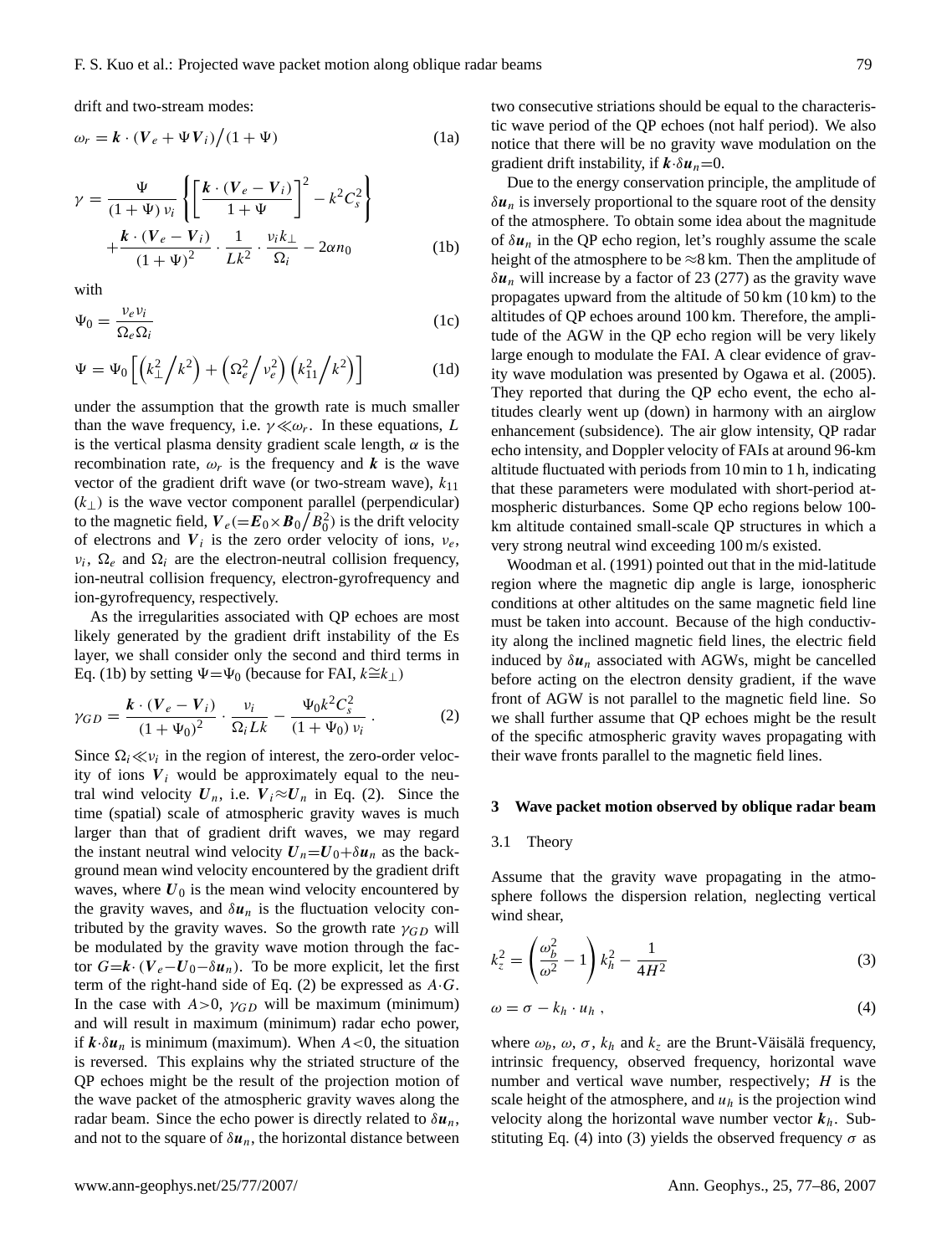

# Horizontal wave vector

**Fig. 1.** Relative directions of the radar beam and the horizontal wave vector of gravity wave.

a function of  $k_h$  and  $k_z$ . The horizontal and vertical phase velocities  $v_{ph}$  and  $v_{pz}$  are readily defined by

$$
v_{ph} = \sigma / k_h \tag{5}
$$

$$
v_{pz} = \sigma / k_z \quad . \tag{6}
$$

The horizontal and vertical group velocities  $v_{gh}$  and  $v_{gz}$  of the wave propagation are

$$
v_{gh} = \left(\frac{\partial \sigma}{\partial k_h}\right)_{k_z} = u_h + \left(v_{ph} - u_h\right) \cdot \left(1 - \frac{\omega^2}{\omega_b^2}\right) \tag{7}
$$

$$
v_{gz} = \left(\frac{\partial \sigma}{\partial k_z}\right)_{k_h} = -\left(v_{ph} - u_h\right)^2 \cdot \left(\frac{\omega}{\omega_b}\right)^2 \left(\frac{k_z}{\omega}\right). \tag{8}
$$

In the case with the radar beam pointing obliquely with zenith angle  $\theta$ , it is more convenient to describe the wave propagation in the spherical coordinate system, as shown in Fig. 1. Let's define the horizontal wave number vector in the positive x-direction, i.e.  $k_h = k_h a_x$ . Then the wave number vector of gravity wave can be expressed in both the Cartesian system and the spherical system as follows,

$$
\mathbf{k}=k_h\mathbf{a}_x+k_z\mathbf{a}_z=k_r\mathbf{a}_r+k_\theta\mathbf{a}_\theta+k_\phi\mathbf{a}_\phi,
$$

where  $k_r$  is the wave number component along the radar beam,  $\theta$  is the zenith angle of the oblique radar beam, and  $\phi$ is the angle between the two vertical planes: one containing the radar beam and the other one containing the wave vector  $k$ . The transformations of the wave number components between the two coordinate systems are given by

$$
k_x = k_h = k_r \cdot \sin \theta \cdot \cos \phi + k_\theta \cdot \cos \theta \cdot \cos \phi - k_\phi \cdot \sin \phi \quad (9a)
$$

$$
k_y = 0 = k_r \cdot \sin \theta \cdot \sin \phi + k_\theta \cdot \cos \theta \cdot \sin \phi + k_\phi \cdot \cos \phi \qquad (9b)
$$

$$
k_z = k_r \cdot \cos \theta - k_\theta \cdot \sin \theta, \tag{9c}
$$

and inversely,

$$
k_r = k_h \cdot \sin \theta \cdot \cos \phi + k_z \cdot \cos \theta \tag{10a}
$$

$$
k_{\theta} = k_h \cdot \cos \theta \cdot \cos \phi - k_z \cdot \sin \theta \tag{10b}
$$

$$
k_{\phi} = -k_h \cdot \sin \phi \quad . \tag{10c}
$$

Since the phase velocities are inversely proportional to the wave numbers, i.e.  $v_{ph} = \sigma / k_h$ ,  $v_{pz} = \sigma / k_z$ ,  $v_{pr} = \sigma / k_r$ ,  $v_{p\theta} = \sigma / k_{\theta}$ , and  $v_{p\phi} = \sigma / k_{\phi}$ , the transformations among the phase velocity components can be obtained from Eqs. (10a, b, c),

$$
v_{pr}^{-1} = v_{ph}^{-1} \cdot \sin \theta \cdot \cos \phi + v_{pz}^{-1} \cdot \cos \theta \tag{11a}
$$

$$
v_{p\theta}^{-1} = v_{ph}^{-1} \cdot \cos\theta \cdot \cos\phi - v_{pz}^{-1} \cdot \sin\theta \tag{11b}
$$

$$
v_{p\phi}^{-1} = -v_{ph}^{-1} \cdot \sin \phi \quad . \tag{11c}
$$

 $\omega$  ( $\alpha_h$ ,  $\alpha_z$ ) - compared the radial wave vector of the horizontal wave vector of the horizontal wave vector of the horizontal wave vector of the horizontal wave vector of the horizontal wave vector of the horizontal Notice that the frequency is invariant under coordinate transformation, i.e.  $\sigma (k_h, k_z) = \tilde{\sigma} (k_r, k_\theta, k_\phi)$ , and  $\omega(k_h, k_z) = \tilde{\omega}(k_r, k_\theta, k_\phi)$ . Then the projection group velocity along the radar beam  $v_{gr}$  is given by

$$
v_{gr} = \left(\frac{\partial \tilde{\sigma}}{\partial k_r}\right)_{k_{\theta}, k_{\phi}} = \left(\frac{\partial \tilde{\omega}}{\partial k_r}\right)_{k_{\theta}, k_{\phi}} + u_h \cdot \left(\frac{\partial k_h}{\partial k_r}\right)_{k_{\theta}, k_{\phi}} \quad (12a)
$$
where

where

$$
\left(\frac{\partial \tilde{\omega}}{\partial k_r}\right)_{k_{\theta},k_{\phi}} = -\frac{\tilde{\omega}^3}{\omega_b^2 k_h^2} \left[ k_r \left( \sin^2 \theta \cdot \cos^2 \phi + \cos^2 \theta \right) + k_{\theta} \cos \theta \cdot \sin \theta \cdot \left( \cos^2 \phi - 1 \right) -k_{\phi} \sin \theta \cdot \cos \phi \cdot \sin \phi \right] + \frac{\tilde{\omega}}{k_h} \sin \theta \cdot \cos \phi,
$$
\n(12)

$$
(12b)
$$

$$
\left(\frac{\partial k_h}{\partial k_r}\right)_{k_\theta, k_\phi} = \sin\theta \cdot \cos\phi \quad . \tag{12c}
$$

The radial phase- and group-velocities  $v_{pr}$  and  $v_{gr}$  along the radar beam, as well as the frequency  $\sigma$  are indirectly observable by the oblique radar beam, which is required to probe the E-region ionospheric irregularities. The multi-beam observations by MU radar made it possible to measure the horizontal propagation velocity of the FAI irregularity region. So Eqs. (3–12) provide us with a tool to investigate the characteristics of the gravity wave propagation and the possibility of wave coupling into the E-region ionosphere from lower altitudes. There are two solutions of Eq. (3) for  $k_z$ : one positive and one negative, with equal amplitude, and only the wave with an upward group velocity can propagate into the FAI irregularity region from lower altitudes.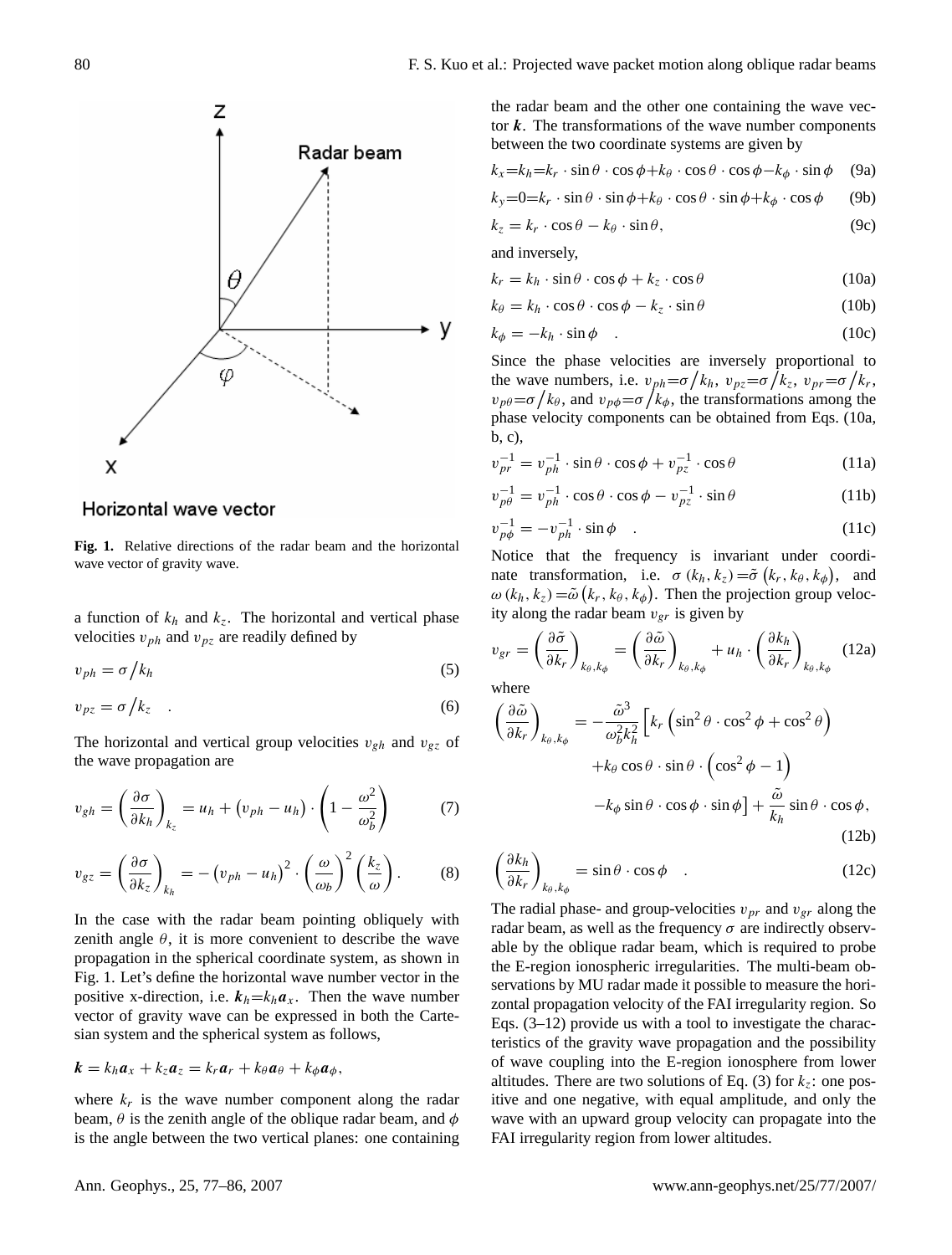

 $v_{ph0}=100 \text{ m/s}, \tau_b=5.0 \text{ min}, u_h=3 \text{ m/s}, H=8 \text{ km}, \theta=50^\circ, \text{ and } \theta=$ is equal to the characteristic radial phase velocity  $v_{pr}$ ; the  $\tau =$ to the radial group velocity  $v_{gr}$ ; the horizontal distance be-<br>types two pricklessing ratios is equal to an holf of the wave period  $\tau$ . The result of the measurements:  $\tau$ =7.45 min, is  $\tau$  =7.5 min,  $v_{pr}$  = −80.4 m/s,  $v_{gr}$  = −3.74 m/s. giv **Fig. 2.** RTI plot of the numerical gravity wave packet gener ated by Eq. (13) with following preset parameters:  $\tau_0$ =7.5 min,  $\phi = 225^\circ$ . The slope of the phase line along the central patch slope of the energy line across the neighboring patches is equal tween two neighboring patches is equal to one-half of the  $v_{pr} = -78.5$  m/s,  $v_{gr} = -4.01$  m/s. The theoretical prediction:

# 3.2 Simulation of radial projection propagation of gravity  $\theta$  $\frac{1}{2}$  and  $\frac{1}{2}$  one half of the wave period to  $\frac{1}{2}$  one  $\frac{1}{2}$ wave packets

by its wave frequency  $\sigma$  and horizontal wave number  $k_h$  are  $\frac{1}{\text{rad}}$ transformations (10a, b, c). An oblique radar beam (almost The properties  $(k_z, k_r, k_\theta, k_\phi)$  of a gravity wave specified determined by the dispersion relations (3) and (4) and the perpendicular to the magnetic field line to probe FAI), pointing to the direction defined by the angles  $\phi$  and  $\theta$ , will detect the frequency  $\sigma$  and radial wave number  $k_r$ . Since the atmospheric gravity wave is a highly localized phenomenon, the radar beam will see a group of waves (which form a wave packet) rather than a single wave. A wave packet characterized by its central horizontal wave number  $k_{h0}$  and frequency  $\sigma_0$  can be represented by the following equation

$$
\Theta(r, t) = \sum_{\sigma} \exp\left[ -(\sigma - \sigma_0)^2 / \sigma_s^2 \right]
$$

$$
\cdot \cos\left[\sigma (t - t_0) - k_r (r - r_0)\right],
$$
(13)

where  $\Theta(r, t)$  is an observable quantity to be detected by the radar beam, and  $\sigma_s$  represents the spectral width of the wave packet. The observed frequency  $\sigma$  and radial wave number  $k_r$  must satisfy the governing Eqs. (3, 4) and (9, 10). An example of the RTI plot of the numerical wave packet generated by Eq. (13) and converted by the phase and group velocity tracing technique (Kuo et al., 1998)



patch  $v_{pr} = -83.8 \text{ m/s}, v_{gr} = +13.8 \text{ m/s}.$  And the theoretical prediction:  $\tau$ =7.5 min,  $v_{pr}$ =-82.8 m/s,  $v_{gr}$ =+12.7 m/s. **Fig. 3.** Same as Fig. 2, except that the preset parameters were:  $\tau_0$ =7.5 min,  $v_{ph0}$ =20 m/s,  $\tau_b$ =5.0 min,  $u_h$ =1.0 m/s, H=8 km,  $\theta$ =50°, and  $\phi$ =45°. The result of the measurements:  $\tau$ =7.64 min,

locity tracing technique is presented in Appendix A. The is demonstrated in Fig. 2. A brief description of the vegiven parameters of the numerical wave packet in Fig. 2 were  $\tau_0 = 1/\sigma_0 = 7.5$  min,  $v_{ph0} = v_{px0} = 100$  m/s; the atmospheric parameters were  $\tau_b = 1/\omega_b = 5.0$  min,  $u_h = 3.0$  m/s,  $H=8.0$  km; the radar beam direction was given by  $\theta=50^{\circ}$ and  $\phi = 225^\circ$ . These parameters correspond approximately to a situation of the MU radar experiment in which a southwestward propagating gravity wave was encountered by the radar beam pointing northward with the zenith angle of  $\theta$ =50°. According to the method of phase- and groupvelocity tracing, the slope of the phase line along each striation is equal to the characteristic radial phase velocity  $v_{pr}$ ; the slope of the energy line across the neighboring striations is equal to the effective radial group velocity  $v_{gr}$ ; the horizontal distance between two neighboring striations is equal to one-half of the characteristic wave period  $\tau$ . The result of the measurement of the wave packet in Fig. 2 was:  $\tau$ =7.45 min,  $v_{pr}$ =−78.5 m/s,  $v_{gr}$ =−4.01 m/s. This measured wave period (7.45 min) is close to the preset wave period (7.5 min) within 0.67%. Also, Eq. (11a) yields the projection radial phase velocity  $v_{pr}$ =−80.4 m/s, and Eq. (12a) yields the radial group velocity  $v_{gr} = -3.74$  m/s. The difference between the results of the simulation and theory were 2.36% for radial phase velocity and 7.22% for radial group velocity. Another example of the RTI plot of wave packet motion generated by Eq. (13) is demonstrated in Fig. 3, using another set of parameters:  $\tau_0 = 7.5$  min,  $v_{ph0}$ =20 m/s,  $\tau_b$ =5.0 min,  $u_h$ =1.0 m/s,  $H$ =8.0 km,  $\theta$ =50°, and  $\phi = 45^\circ$ . These parameters correspond approximately to the northeastward propagating gravity wave detected by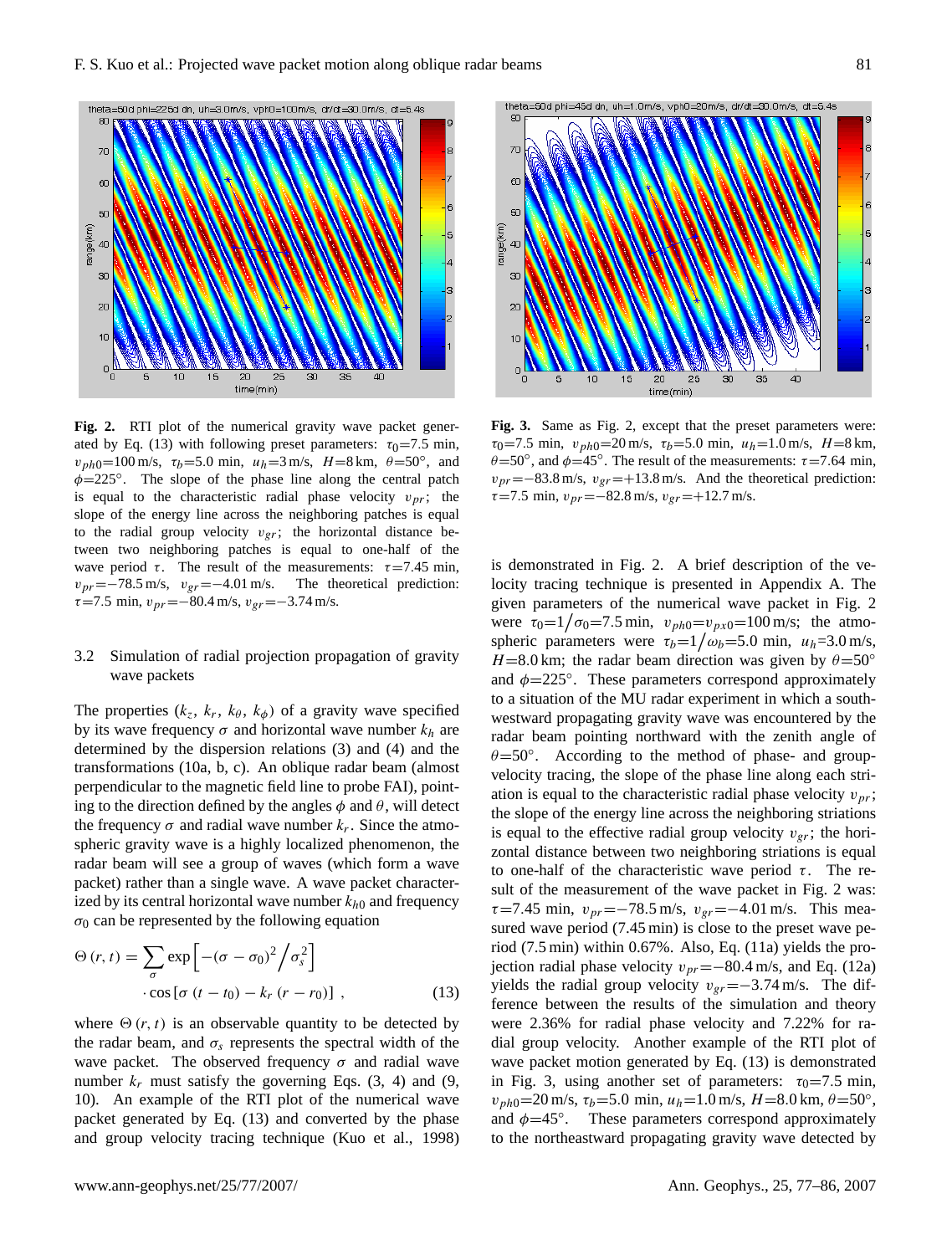|  | <b>Table 1.</b> Charateristic propagation velocities of gravity waves calculated from the dispersion relation with $\tau_b$ =5.0 min, $H$ =8.0 km,   |  |  |  |  |  |
|--|------------------------------------------------------------------------------------------------------------------------------------------------------|--|--|--|--|--|
|  | $v_{ph}$ =100 m/s and downward vertical phase propagation. The radar beam direction is defined by $\theta$ =50° and $\phi$ =225°. All the velocities |  |  |  |  |  |
|  | are in m/s, wave periods in min. The case in the 7th row corresponds to the numerical wave packet of Fig. 1.                                         |  |  |  |  |  |

| $\tau$ (min) | $u_h$    | $v_{ph}$ | $v_{pz}$ | $v_{pr}$ | $v_{gh}$ | $v_{gz}$ | $v_{gr}$ | $v_{pr}/v_{gr}$ |
|--------------|----------|----------|----------|----------|----------|----------|----------|-----------------|
| 5.5          | $+21$    | 100      | $-109.7$ | $-88.7$  | $+59.3$  | $+37.2$  | $-8.22$  | $+10.8$         |
| 5.5          | $+26$    | 100      | $-95.3$  | $-82.2$  | $+66.5$  | $+35.2$  | $-13.4$  | $+6.13$         |
| 5.5          | $+31$    | 100      | $-83.5$  | $-76.3$  | $+72.9$  | $+32.5$  | $-18.6$  | $+4.10$         |
| 7.5          | $-6$     | 100      | $-111.7$ | $-89.5$  | $+47.1$  | $+47.4$  | $+4.98$  | $-18.0$         |
| 7.5          | $-3$     | 100      | $-104.2$ | $-86.3$  | $+51.4$  | $+46.6$  | $+2.09$  | $-41.3$         |
| 7.5          | $\Omega$ | 100      | $-97.6$  | $-83.3$  | $+55.6$  | $+45.5$  | $-0.82$  | $+102$          |
| 7.5          | $+3$     | 100      | $-91.6$  | $-80.4$  | $+59.4$  | $+44.3$  | $-3.74$  | $+21.9$         |
| 7.5          | $+6$     | 100      | $-86.2$  | $-77.7$  | $+63.1$  | $+42.8$  | $-6.64$  | $+11.7$         |
| 10           | $-30$    | 100      | $-99.5$  | $-84.2$  | $+45.1$  | $+55.2$  | $+11.1$  | $-7.59$         |
| 10           | $-20$    | 100      | $-83.9$  | $-76.5$  | $+56.8$  | $+51.5$  | $+2.34$  | $-32.7$         |
| 10           | $-10$    | 100      | $-71.6$  | $-69.5$  | $+66.7$  | $+46.5$  | $-6.28$  | $+11.1$         |
| 10           | $\Omega$ | 100      | $-61.5$  | $-63.0$  | $+75.0$  | $+40.7$  | $-14.5$  | $+4.34$         |

the OH airglow (about 87 km altitude) observation with the CCD imager (Nakamura et al., 1998) during the SEEK-1 campaign. The result of the measurements in Fig. 3 were:  $\tau$ =7.64 min,  $v_{pr}$ =−83.8 m/s,  $v_{gr}$ =+13.8 m/s; The theoretical values of  $v_{pr}$  and  $v_{gr}$  obtained from Eqs. (11a) and (12a) were  $-82.8$  m/s and  $+12.7$  m/s, respectively. Again, the simulation result is very close to the theoretical calculation. We studied in such a manner many numerical wave packets with different parameters  $(\theta, \phi, v_{px0}, \tau_0, u_h)$ , and the results of the analyses were all satisfactorily consistent with the theoretical calculations. We concluded from these simulation studies that, if QP echoes were the result of the projection movement of gravity wave packets along the radar beam, then we can identify the slope of each striation of QP echoes as the radial phase velocity  $v_{pr}$ ; the slope of the straight line connecting the central points of the consecutive striations as the radial group velocity  $v_{gr}$ ; the horizontal distance between two neighboring striations as the characteristic wave period (not half wave period, as explained in Sect. 2). Then the other properties of the gravity waves,  $v_{ph}$ ,  $v_{gh}$ ,  $v_{pz}$  and  $v_{gz}$ , may be theoretically calculated assuming  $u_h$  is known.

# 3.3 Theoretical calculation of radial projection movement of wave packets

As described in Sect. 3.1, given  $\theta$ ,  $\phi$ ,  $\tau$ ,  $v_{ph}$  and  $u_h$ , we are able to calculate all the rest of the gravity wave properties, including  $v_{gh}$ ,  $v_{pz}$ ,  $v_{gz}$ ,  $v_{pr}$ , and  $v_{gr}$ . The striations of the QP echoes observed by the MU radar revealed a constant range rate over a large height range (more than 20 km), implying that the projection mean wind  $u<sub>h</sub>$  (encountered by the gravity waves) was constant over this height range. Otherwise, the radial phase velocity would vary with height, and the striation should be curved. The constant projection mean wind  $u_h$  can be obtained by taking the time average and height average of the observational wind profile in the height range of QP echoes. One available wind profile was measured by Larsen et al. (1998) with the chemical release technique as part of the SEEK-1 campaign. It revealed that the wind had a southward component ∼40 m/s and a zonal component ∼0 m/s at the altitude of 100 km; a northward component ∼110 m/s and a westward component ∼30 m/s at the altitude of 110 km. The average direction of the neutral wind was mainly northwestward in the altitude range 95∼125 km (see Fig. 2 of Larsen et al., 1998). We projected this wind profile into a certain direction defined by  $\phi$ , then took the height average of the projection wind profile over the altitude range 90∼125 km as the constant projection wind  $u_h$ . For the case of  $\phi = 225^\circ$ , we obtained  $u_h \approx -3.3$  m/s; when  $\phi$ =45°,  $u_h \approx +3.3$  m/s. All these constant projection wind  $u_h$ were characterized by small values. This estimation of projection wind is only qualitatively credible because the wind measurement (in 1996) and the observation of QP echoes (in 1989) were not carried out simultaneously.

Table 1 is the list of the propagation velocity components of gravity waves calculated from the dispersion relation characterized by  $\theta = 50^\circ$ ,  $\phi = 225^\circ$ ,  $\tau_b = 5.0$  min,  $H = 8.0$  km,  $v_{ph}$ =100 m/s and  $v_{pz}$ <0 (downward vertical phase propagation). Also, the theoretical propagation velocities of gravity waves characterized by  $\theta = 50^\circ$ ,  $\phi = 45^\circ$ ,  $\tau_b = 5.0$  min, H=8.0 km,  $v_{ph}$ =20∼60 m/s and  $v_{pz}$  <0 are presented in Table 2. Notice that the radial phase velocities  $v_{pr}$  in each case were purposely predetermined to be in the range between −60 m/s and −90 m/s, which is the range of the range rates of the striations of the QP echoes detected by MU radar. The projection mean wind  $u_h$  and the wave period were adjusted to yield the radial phase velocity in this range (−60∼−90 m/s). However, all the calculations to obtain these two tables were made without requiring the wave front to be parallel to the magnetic field line. Therefore, these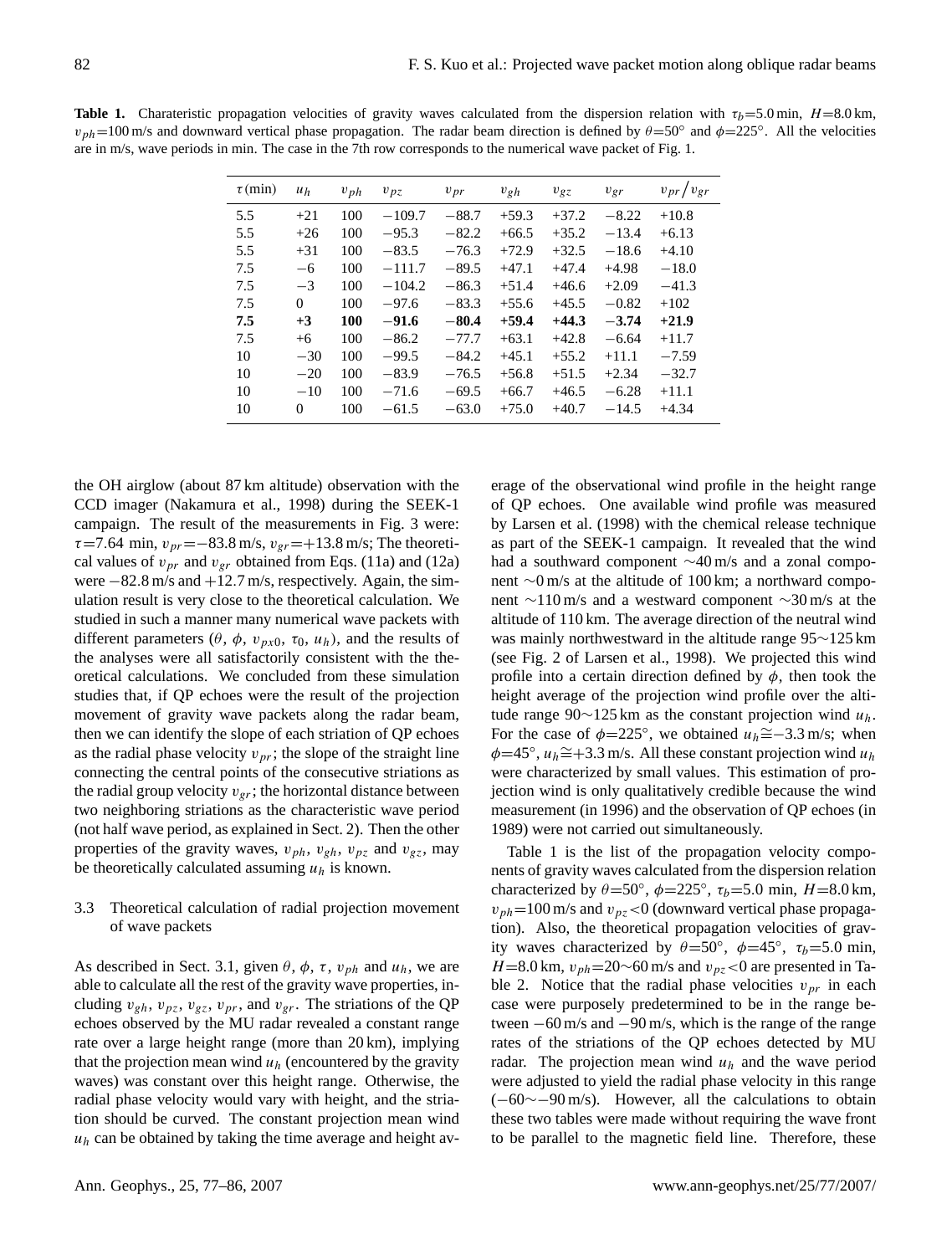**Table 2.** Charateristic propagation velocities of gravity waves calculated from the dispersion relation with  $\tau_b$ =5.0 min,  $H=8$  km,  $v_{ph}$ =20∼60 m/s and downward vertical phase propagation. The radar beam direction is defined by  $\theta$ =50° and  $\phi$ =45°. All the velocities are in m/s, wave periods in min. The case in the 4th row corresponds to the numerical wave packet of Fig. 2.

| $\tau$ (min) | $u_h$  | $v_{ph}$ | $v_{pz}$ | $v_{pr}$ | $v_{gh}$ | $v_{gz}$ | $v_{gr}$ | $v_{pr}/v_{gr}$ |
|--------------|--------|----------|----------|----------|----------|----------|----------|-----------------|
| 5.5          | $+6$   | 20       | $-16.5$  | $-84.6$  | $+14.3$  | $+6.86$  | $+12.2$  | $-6.93$         |
| 5.5          | $+7$   | 20       | $-14.7$  | $-59.7$  | $+15.5$  | $+6.19$  | $+12.4$  | $-4.81$         |
| 5.5          | $+29$  | 60       | $-32.1$  | $-90.9$  | $+53.2$  | $+12.8$  | $+37.0$  | $-2.46$         |
| 7.5          | $+1$   | 20       | $-16.4$  | $-82.8$  | $+12.4$  | $+9.29$  | $+12.7$  | $-6.52$         |
| 7.5          | $+2$   | 20       | $-15.0$  | $-63.8$  | $+13.5$  | $+8.62$  | $+12.9$  | $-4.95$         |
| 7.5          | $+18$  | 60       | $-32.0$  | $-90.3$  | $+50.9$  | $+17.2$  | $+38.6$  | $-2.34$         |
| 10           | $-5.5$ | 20       | $-16.6$  | $-86.4$  | $+9.64$  | $+12.5$  | $+13.2$  | $-6.55$         |
| 10           | $-4$   | 20       | $-15.1$  | $-64.1$  | $+11.4$  | $+11.5$  | $+13.5$  | $-4.75$         |
| 15           | $-18$  | 20       | $-16.6$  | $-85.0$  | $+4.76$  | $+18.4$  | $+14.4$  | $-5.90$         |
| 15           | $-16$  | 20       | $-15.1$  | $-65.0$  | $+7.04$  | $+17.1$  | $+14.8$  | $-4.39$         |

**Table 3.** Charateristic propagation velocities of gravity waves calculated from the dispersion relation with  $\tau_b$ =5.0 min,  $H=8$  km,  $v_{ph}$ =60∼100 m/s and downward vertical phase propagation. The radar beam direction is defined by  $\theta$ =50° and  $\phi$  is either 202.5° or 213.75°. These waves have their wave fronts parallel to magnetic field line ( $v_{pz}/v_{pN}$  = tan  $\theta \cong 1.19$ ). All the velocities are in m/s, and wave periods in minutes.

| τ                      | $u_h$                   | $v_{ph}$ | $v_{pE}$ | $v_{pN}$ | $v_{pz}$ | $v_{pr}$ | $v_{gh}$ | $v_{gz}$ | $v_{gr}$ | $v_{pr}/v_{gr}$ |  |
|------------------------|-------------------------|----------|----------|----------|----------|----------|----------|----------|----------|-----------------|--|
| $\phi = 202.5^{\circ}$ |                         |          |          |          |          |          |          |          |          |                 |  |
| 7                      | $-5.5$                  | 80       | $-209$   | $-86.6$  | $-102.9$ | $-66.3$  | 30.2     | 38.7     | 3.54     | $-18.7$         |  |
| 6.5                    | $\Omega$                | 80       | $-209$   | $-86.6$  | $-103.8$ | $-66.5$  | 32.7     | 36.5     | 0.33     | $-201.5$        |  |
| 6.5                    | 0.5                     | 80       | $-209$   | $-86.6$  | $-102.0$ | $-66.0$  | 33.5     | 36.4     | $-0.32$  | $+206.3$        |  |
| 6                      | 6                       | 80       | $-209$   | $-86.6$  | $-103.2$ | $-66.3$  | 36.0     | 34.1     | $-3.59$  | $+18.5$         |  |
| 5.5                    | 12                      | 80       | $-209$   | $-86.6$  | $-102.8$ | $-66.2$  | 39.4     | 31.6     | $-7.57$  | $+8.75$         |  |
|                        | $\phi = 213.75^{\circ}$ |          |          |          |          |          |          |          |          |                 |  |
| 6.5                    | $-2.5$                  | 80       | $-144$   | $-96.2$  | $-114$   | $-73.5$  | 28.1     | 36.4     | 5.54     | $-13.3$         |  |
| 6                      | 3.5                     | 80       | $-144$   | $-96.2$  | $-114$   | $-73.5$  | 31.4     | 34.1     | 1.9      | $-38.7$         |  |
| 5.5                    | 9.5                     | 80       | $-144$   | $-96.2$  | $-114.4$ | $-73.6$  | 34.8     | 31.6     | $-1.79$  | $+41.1$         |  |
| 5.3                    | 12                      | 80       | $-144$   | $-96.2$  | $-114.2$ | $-73.6$  | 36.3     | 30.6     | $-3.41$  | $+21.6$         |  |
| 6                      | 2.5                     | 70       | $-126$   | $-84.2$  | $-100.4$ | $-64.5$  | 26.4     | 30.4     | 2.7      | $-23.9$         |  |
| 5.7                    | 6                       | 70       | $-126$   | $-84.2$  | $-99.2$  | $-64.2$  | 28.8     | 29.1     | 0.31     | $-207$          |  |
| 5.5                    | 8                       | 70       | $-126$   | $-84.2$  | $-100$   | $-64.4$  | 29.8     | 28.1     | $-0.9$   | $+71.6$         |  |
| 5.3                    | 10                      | 70       | $-126$   | $-84.2$  | $-101$   | $-64.7$  | 30.8     | 27.2     | $-2.12$  | $+30.5$         |  |

waves might not be able to generate QP echoes due to high conductivity along the magnetic field lines.

To find the candidate atmospheric gravity waves which are able to generate QP echoes, we set a condition requiring their wave fronts to be parallel to the magnetic field line, namely  $v_{pz}/v_{pN}$ = tan  $\theta \cong 1.19$ , where  $v_{pN}$  represents the northward phase velocity component of the gravity wave. Table 3 is the list of propagation components of the gravity waves satisfying this condition. The waves in Table 3 are further characterized by: (1) having a westward phase velocity component exceeding 100 m/s, (2) having a radial phase velocities in the range  $-60$ ∼ $-90$  m/s, (3) having small wave periods close to the Brunt-Väisälä period  $\tau_b$ . These features are consistent with that of the QP echoes detected by the MU radar (Yamamoto et al., 1991). It worth mentioning that the results of the theoretical calculation for the southeast-southward waves (with  $\phi = 157.5^{\circ}$ , 146.25°) will be identical to that of the corresponding southwestsouthward waves (with  $\phi = 202.5^\circ$ , 213.75°), except for the sign of the eastward phase velocity component  $v_{pE}$ , because cos (2π− $\phi$ ) = cos  $\phi$  and sin (2π− $\phi$ ) = − sin  $\phi$ .

One convenient parameter for a quick identification of the gravity wave is the velocity ratio  $v_{pr}/v_{gr}$ , as listed in the last column of these tables. The values of  $v_{pr}/v_{gr}$  revealed by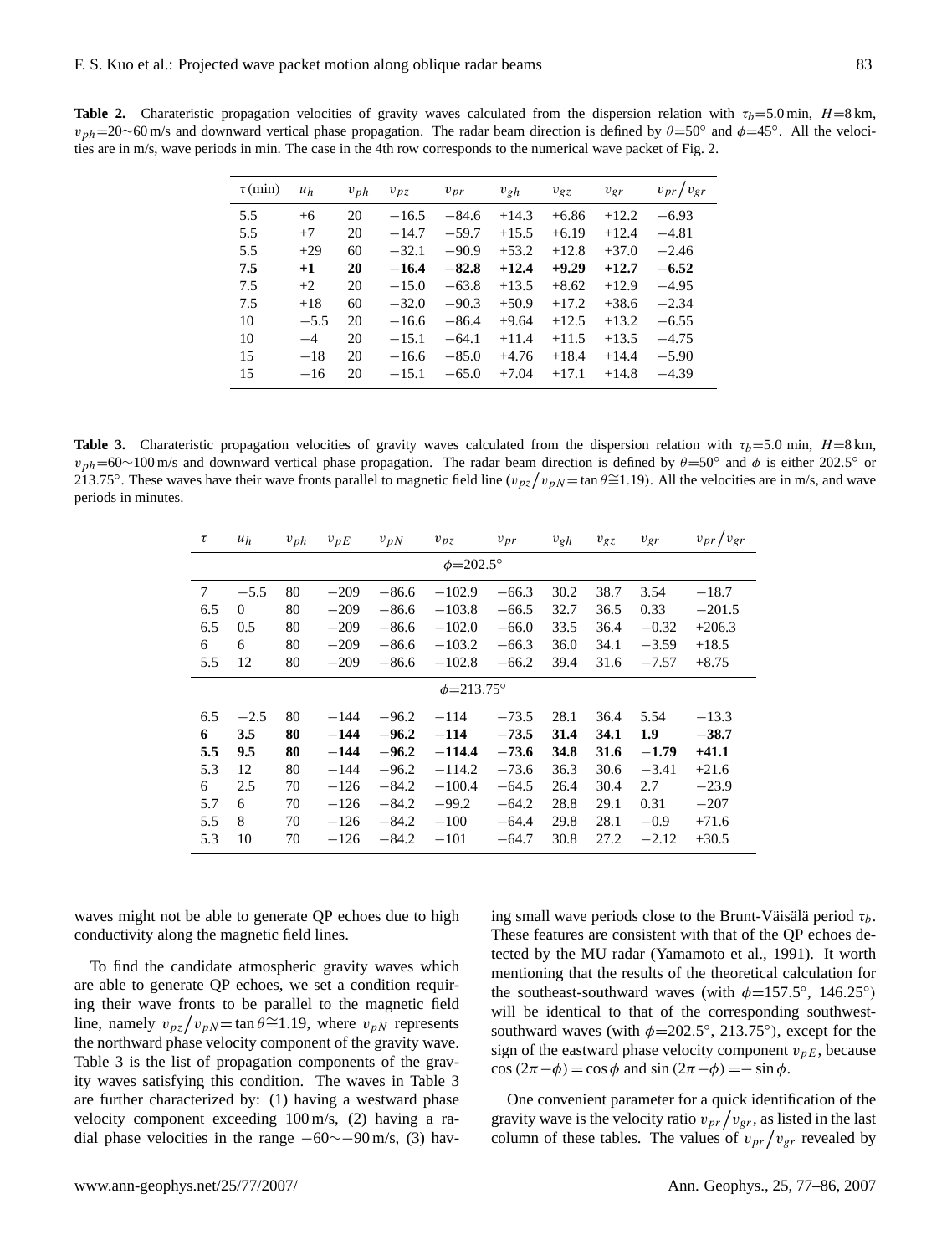

**Fig. 4.** Same as Fig. 2, except that the preset parameters were:  $\tau_0$ =5.5 min,  $v_{ph0}$ =80 m/s,  $\tau_b$ =5.0 min,  $u_h$ =9.5 m/s, H=8 km,  $\theta=50^\circ$ , and  $\phi=213.75^\circ$ . The result of the measurements:  $\tau$ =5.59 min,  $v_{pr}$ =−76.1 m/s,  $v_{gr}$ =−1.68 m/s. And the theoretical prediction:  $\tau$ =5.5 min,  $v_{pr}$ =−73.6 m/s,  $v_{gr}$ =−1.79 m/s.

QP echoes observed by Yamamoto et al. (1991) were charof measurement: <sup>τ</sup> = 5.59 min , *v m s pr* = −76.1 , *v m s gr* = −1.68 . And the tally, we can easily judge from Plate 1 and Plate 2 presented of the striations and the line across the striations were negacterized by a large positive value, in general. Experimenin the paper of Yamamoto et al. (1991) that both the slopes ative, in general, meaning that  $v_{pr}/v_{gr}$  was positive. There existed one exception: the radial group velocity in the time range 2230∼2250 and height range 92∼96 km was positive (see Plate 2 of Yamamoto et al., 1991), meaning that  $v_{pr}/v_{gr}$ was negative. Table 3 shows that the characteristic wave periods of the waves with negative  $v_{gr}$  (positive  $v_{pr}/v_{gr}$ ) are smaller than those with positive  $v_{gr}$  (negative $v_{pr}/v_{gr}$ ). It seemed that smaller period waves were more effective than larger period waves in generating QP echoes detected by MU radar. The RTI plot of a candidate wave packet (with large positive  $v_{pr}/v_{gr} = +41.1$ ) that is probably responsible for the generation of QP echoes is shown in Fig. 4. This wave packet is the same one presented in the 11th row of Table 3. The RTI plot of another candidate wave packet (with large negative  $v_{pr}/v_{gr} = -38.7$ ) is shown in Fig. 5, with its parameters identical to that listed in the 10th row of Table 3. The measured values of  $\tau$ ,  $v_{pr}$ , and  $v_{gr}$  of these two candidate wave packets were found to be reasonably consistent with the theoretical calculations, as indicated in both figure captions.

From Tables 1–3, it can be readily found, as expected, that the values of the radial group velocities  $(v_{gr})$  are related to the horizontal and vertical group velocities of  $(v_{gh}$  and  $v_{gz}$ ) by the following equation,

$$
v_{gr} = v_{gh} \cdot \sin \theta \cdot \cos \phi + v_{gz} \cdot \cos \theta. \tag{14}
$$

Since this equation resembles the transformation of Eq. (10a), which is a coordinate transformation equation for



**Fig.4** Same as Fig.2 except the preset parameters were: min <sup>τ</sup> <sup>0</sup> = 5.5 , *v m s ph*<sup>0</sup> = 80 , **Fig. 5.** Same as Fig. 2, except that the preset parameters were:  $\tau_0$ =6.0 min,  $v_{ph0}$ =80 m/s,  $\tau_b$ =5.0 min,  $u_h$ =3.5 m/s, H=8 km,  $\theta=50^\circ$ , and  $\phi=213.75^\circ$ . The result of the measurements:  $\tau$ =6.15 min,  $v_{pr}$ =−73.8 m/s,  $v_{gr}$ =+1.75 m/s. And the theoretical prediction:  $\tau$ =6.0 min,  $v_{pr}$ =−73.5 m/s,  $v_{gr}$ =+1.9 m/s.

the wave-vector components, we have confirmed that the group velocity of a wave packet indeed behaves as a vector.

#### **4 Discussion**

We have proven that the method of phase and group velocity tracing is accurate to measure the projection phase and group velocities of wave packet motion along any oblique direction. With the additional information of radial group velocity  $v_{gr}$ , it becomes possible to precisely obtain all the properties of the gravity wave if the projection mean wind  $u<sub>h</sub>$  is available. Therefore, simultaneous measurement of neutral wind in the region of QP echoes is critical to fully uncover the relation between QP echoes and their responsible gravity waves.

The main features of the QP echoes detected by MU radar (Yamamoto et al., 1991) were: (1) they appeared intermittently in time with periods of 5 to 10 min, (2) their range rates were in the range −60∼−90 m/s, (3) the ratio between the slopes of the striations and the line across the striations were positive and large, in general, with one exception showing a negative value. These features were successfully reproduced by our theoretical calculations of the projection movement (along the radar beam) of the wave packets of the specific atmospheric gravity waves, with their wave fronts parallel to the magnetic field line (see Table 3). On the contrary, these features were not reproduced by the calculations when the wave fronts were not parallel to the magnetic field line (see Tables 1 and 2). We also notice that all the vertical group velocities of these waves are positive, meaning that they might originate from lower altitudes.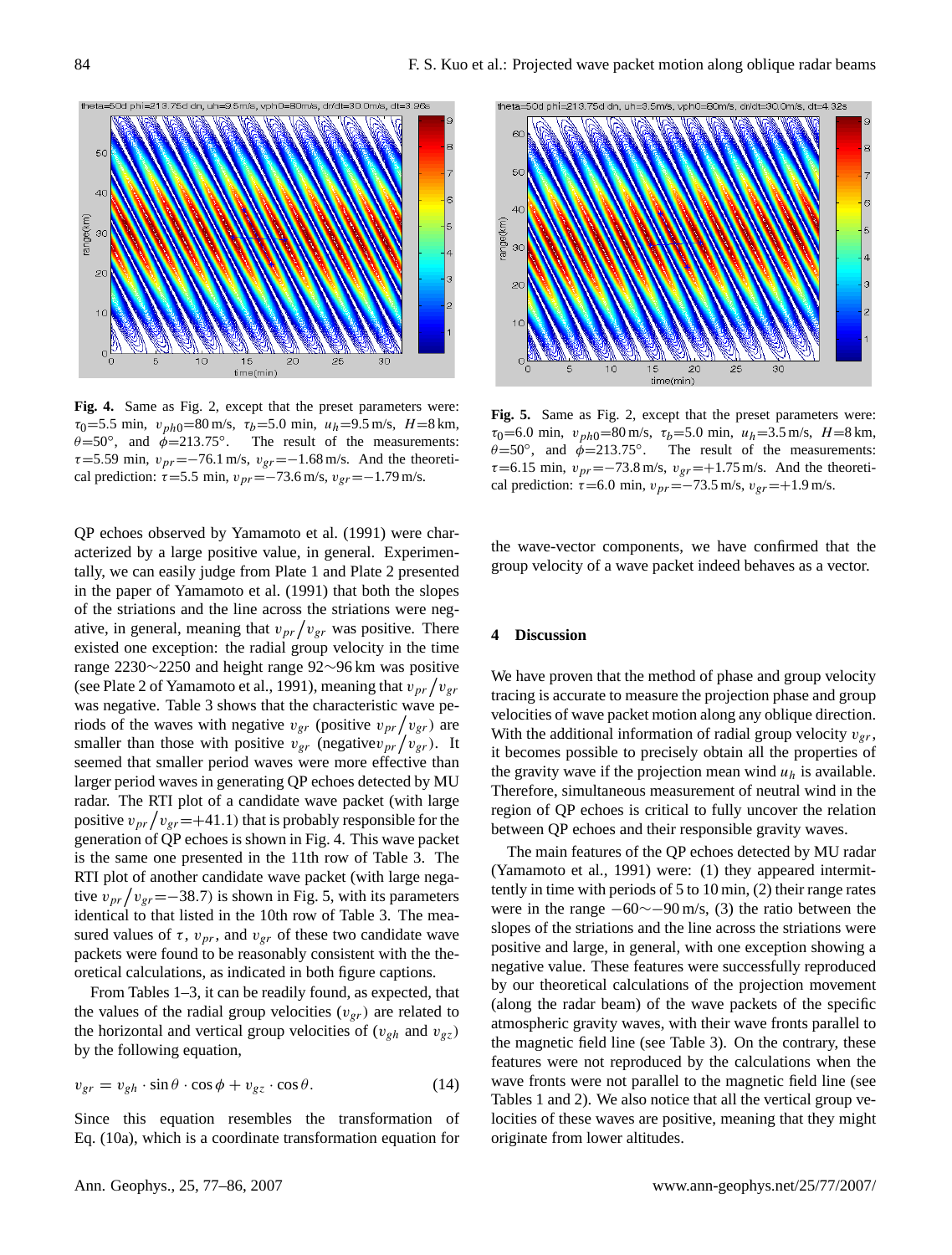There is one question which remains to be cleared: does the FAI drift velocity represent the characteristic horizontal phase velocity  $v_{ph}$  or the horizontal group velocity  $v_{gh}$  of the gravity wave packet, responsible for the generation of QP echoes? As clearly demonstrated in Tables 1–3,  $v_{gh}$  and  $v_{ph}$ are significantly different because  $v_{gh}$  is strongly modulated by the projection mean wind  $u<sub>h</sub>$ , so it is necessary to distinguish one from the other. Unfortunately, it is impossible to give a clear answer unless the projection mean wind is simultaneously available. Nevertheless, by theoretical calculations to obtain Table 3, we were able to obtain some gravity wave packets qualitatively matching QP echoes regarding FAI drift velocity as horizontal phase velocity. On the contrary, our efforts had failed to obtain meaningful wave packets matching QP echoes when we regarded it as the horizontal group velocity.

## **Appendix A**

## **Method of phase- and group-velocity tracing**

An RTI plot of the local power of  $\Psi(r, t)$  (generated by Eq. (13) in the text) can be obtained by the following procedure (Kuo et al., 1998): At each time step  $t_i=i\Delta t$  and radial range  $r_k = k\Delta r$ , a time series of N data points (N is chosen to be 15 in this paper) is defined by

$$
\left\{\Psi_{\ell k} = \Psi(r_k, t_\ell), \ell = i - \frac{N}{2}, i - \frac{N}{2} + 1, ..., i + \frac{N}{2}\right\}.
$$
 (A1)

First, to remove the very long period wave contribution, a linear trend of this time series (Eq. A1),  $y=at+b$ , is obtained by the method of least-squares-fitting, then a new time series (Eq. A2) is obtained from Eq. (A1) by subtracting its linear trend:

$$
\left\{\Psi'_{\ell k} = \Psi_{\ell k} - at_{\ell} - b, \ell = i - \frac{N}{2}, i - \frac{N}{2} + 1, ..., i + \frac{N}{2}\right\}.
$$
 (A2)

Then, the time series (Eq. A2) is Fourier analyzed to obtain the power  $P_{ki}$  of the first harmonic. Considering  $P_{ki}$  as an index of the strength of the wave activity at radial range  $r_k$ and time  $t_i$ , we plot the matrix  $[P_{ki}]$  as an RTI plot for investigation (we use the contour plot to represent the RTI plot in this paper). A numerical simulation study (Kuo et al., 1998) showed that when a wave packet is propagating, packets with high regularity would exist in the RTI plot. It was shown that the same phase points of the characteristic wave component of the wave packet form a straight line called a phase trajectory, while the centers of the neighboring packets form another straight line called an energy trajectory. It was also noticed that the former determines the direction of the phase progression and the latter constitutes the direction of energy propagation. Therefore the slope of the phase trajectory is just the phase velocity and the slope of the energy trajectory is the group velocity of the wave packet. Also, the horizontal distance between the two consecutive packets (corresponding to the peaks and the dips in the oscillation profile) equals

one-half of the period of the characteristic wave component of the packet.

*Acknowledgements.* The authors are indebted to the referee for his/her patience in reviewing this manuscript, and bringing the nonlocal effect on the gradient drift instability to our attention. This work is supported in part by the National Science Council of Taiwan under the contract number NSC 94-2111-M-238-001 and NSC 95-2111-M-224-001.

Topical Editor M. Pinnock thanks S. Saito for his help in evaluating this paper.

#### **References**

Bernhardt, P. A., Selcher, C. A., Siefring, C., Wilkens, M., Compton, C., Bust, G., Yamamoto, M., Fukao, S., Ono, T., Wakabayashi, M., and Mori, H.: Radio tomographic imaging of sporadic E-layers during SEEK-2, Ann. Geophys., 23, 2357–2368, 2005,

[http://www.ann-geophys.net/23/2357/2005/.](http://www.ann-geophys.net/23/2357/2005/)

- Cosgrove, R. B. and Tsunoda, R. T.: A direction- dependent instability of sporadic E-layers in the nighttime midlatitude ionosphere, Geophys. Res. Lett., 29(18), 1864, doi:10.1029/2002GL014669, 2002.
- Cosgrove, R. B. and Tsunoda, R. T.: Simulation of the nonlinear evolution of the sporadic E-layer instability in the nighttime mid-latitude ionosphere, J. Geophys. Res., 108(A7), 1283, doi:10.1029/2002JA009728, 2003.
- Fejer, B. G., Farley, D. T., Balsley, B. B., and Woodman, R. F.: Vertical structure of the VHF backscattering region in the equatorial electrojet and the gradient drift instability, J. Geophys. Res., 80, 1313–1324, 1975.
- Fukao, S., Yamamoto, M., Tsunoda, R. T., Hayakawa, H., and Mukai, T.: The SEEK (Sporadic- E Experiment over Kyushu) Campaign, Geophys. Res. Lett., 25, 1761–1764, 1998.
- Hysell, D. L., Larsen, M. F., and Zhou, Q. H.: Common volume coherent and incoherent scatter radar observations of mid-latitude sporadic E-layers and QP echoes, Ann. Geophys., 22(9), 3277– 3290, 2004.
- Kuo, F. S., Lue, H. Y., and Luo, C. L.: Physical parameters of gravity wave packet propagation contained in radar RTI plots, J. Atmos. Solar Terr. Phys., 60(4), 455–460, 1998.
- Kuo, F. S., Röttger, J., and Lue, H. Y.: Propagation of gravity wave packets in the lower atmosphere observed by the SOUSY-Svalbard radar, Chinese J. Phys., 41(4), 309–325, 2003.
- Kuo, F. S. and Röttger, J.: Horizontal wavelength of gravity wave in the lower atmosphere measured by the SOUSY Svalbard Radar, Chinese J. Phys., 43(3–1), 464–480, 2005.
- Larsen, M. F., Fukao, S., Yamamoto, M., Tsunoda, R. T., Igarashi, K., and Ono, T.: The SEEK chemical release experiment: Observed neutral wind profile in a region of sporadic E, Geophys. Res. Lett., 25(11), 1789–1792, 1998.
- Larsen, M. F.: A shear instability seeding mechanism for quasiperiodic radar echoes, J. Geophys. Res., 105, 24 931–24 940, 2000.
- Larsen, M. F., Yamamoto, M., Fukao, S., Saito, A., and Tsunoda, R. T.: SEEK-2: Observations of neutral winds, wind shears, and wave structure during a sporadic E/QP- event, Ann. Geophys.,